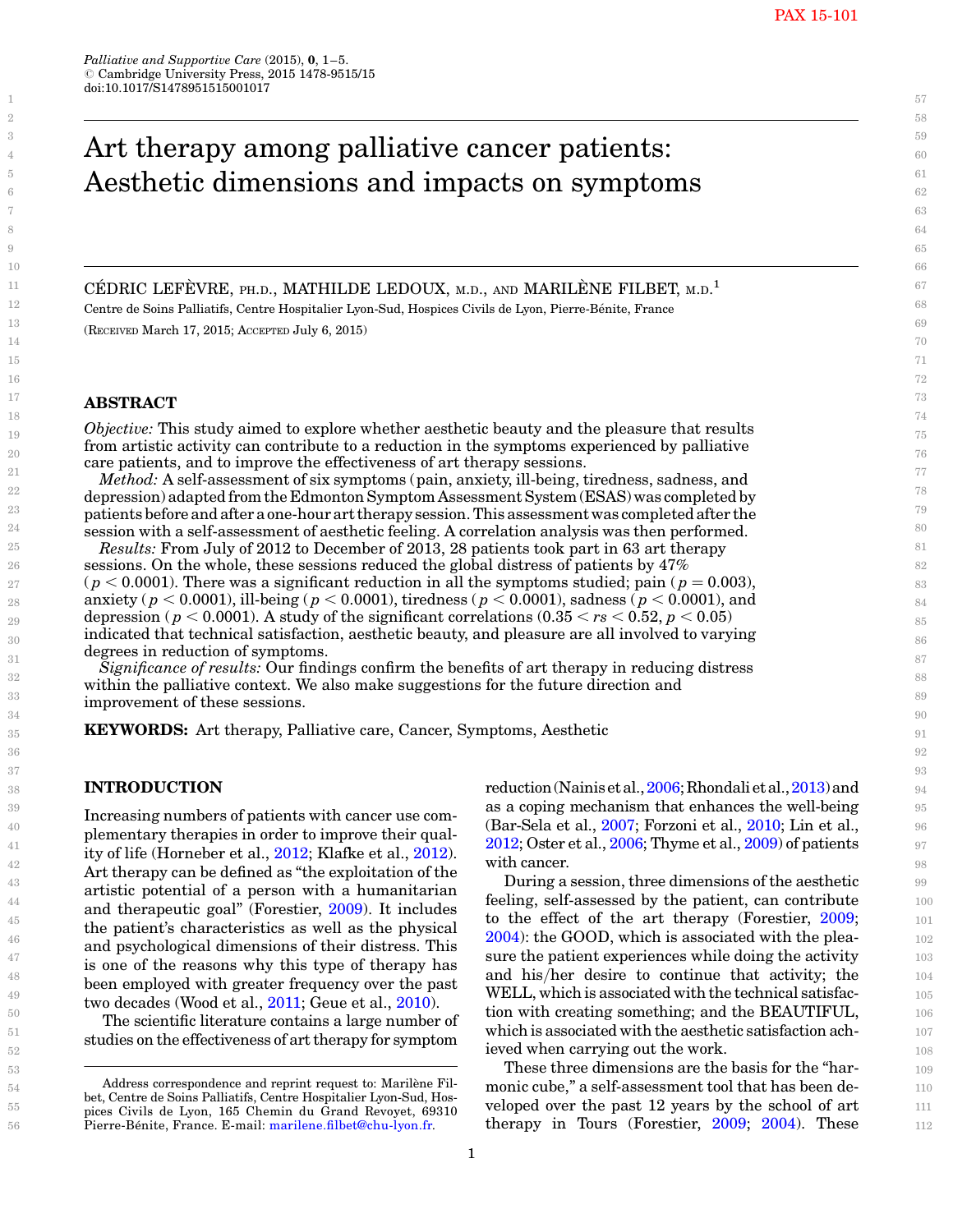dimensions are a means for analyzing the complex of feelings involved in an art therapy session.

Our self-assessment tool has two objectives: (1) to provide a frame within which to measure how the patient's aesthetic taste evolves, and (2) to allow the patient to self-assess their work in each consecutive session.

The purpose of our study, based on self-assessment by patients of their aesthetic experience, was to look at the impact of one or more art therapy sessions on the symptoms (pain, anxiety, ill-being, sadness, and depression) of inpatients in a palliative care unit.

## METHOD

## Recruited Patients

The patients were gradually recruited from an acute palliative care unit over a period of 18 months. Among the inclusion criteria were an advanced cancer diagnosis, the ability to communicate in French, an ability to take part in an hour-long art therapy session, and the ability to complete all the self-assessments. Some 28 patients were recruited (21 women and 7 men) for a total of 63 art therapy sessions.

#### Intervention in Art Therapy

Patients took part in at least one session facilitated by a qualified art therapist. Several days before the session, each patient was invited to choose his/her preferred medium of artwork. The choice of technique and subject depended mainly on the patient's preferences and physical abilities to produce something that was meaningful for them. Different art techniques were employed: painting, drawing, photography, modeling, and sculpture. The session could take place in the patient's room or in a studio outside the unit, depending on the patient's wishes and their physical abilities. The art therapist focused primarily on the technical aspect of the artwork. Depending on the project and the length of the stay of the patient, from 1 to 10 hour-long session(s) were offered.

#### Symptom Assessment Procedure

The Edmonton Symptom Assessment System (ESAS) is a self-assessment tool that allows patients to document the intensity of nine frequently occurring symptoms (pain, nausea, tiredness, drowsiness, loss of appetite, dyspnea, depression, anxiety, and feelings of ill-being) using a visual scale ranging from 0 (no symptom) to 10 (worst symptom). Use of the ESAS for patients with cancer has shown good test–retest reliability (Bruera et al., [1991](#page-4-0); [1989](#page-4-0); Chang et al., [2000;](#page-4-0) Richardson & Jones, [2009](#page-4-0)). We used a modified ESAS to assess the physical and psychological distress of our patients. Our self-assessment tool excluded four symptoms that were not sensitive to art therapy according to various studies (Nainis et al., [2006](#page-4-0); Rhondali et al., [2013\)](#page-4-0): nausea, drowsiness, loss of appetite, and dyspnea. We added the "sadness" symptom. Although sadness is not a validated symptom for the ESAS, it seemed more relevant to assess sadness and depression, since depression cannot be relieved in such a short amount of time.

Patients were invited to complete the modified ESAS five minutes before and five minutes after each session.

#### Aesthetic Dimensions Assessment

Using the same type of visual scale, three dimensions—the GOOD, the WELL, and the BEAUTI-FUL—were self-assessed by patients five minutes after the session based on the "harmonic cube" (Forestier, [2009](#page-4-0); [2004\)](#page-4-0) model, developed in France. In respect of GOOD, 0 corresponds to "a lot of pleasure" and 10 to "no pleasure at all." With respect to WELL, 0 corresponds to "very well done" and 10 to "done badly." As for BEAUTIFUL, 0 corresponds to "I like it a lot" and 10 to "I don't like it."

#### Data Analysis

Statistical analyses were carried out with R 2014 software for Mac (R Core Team, [2014\)](#page-4-0).

We employed nonparametric statistical tests in order to eliminate an hypothesis based on our sampling distribution. The Wilcoxon test for paired samples was used to compare data for variables before and after an intervention. The Mann–Whitney test was utilized to compare the effect of the first session on the symptoms and three dimensions of the aesthetic. A Friedman test was also used to compare the three dimensions of the aesthetic. Links between the variables were studied by means of the correlation matrix of Spearman. We used ClustOfVar, an R package for clustering our variables.

In all our statistical evaluations, p values of 0.05 or less were considered statistically significant.

The study was approved by the ethics committee and institutional review board of the Hospices Civils de Lyon.

## RESULTS

Of the 28 patients recruited, 22 were included in the analysis, for a total of 53 art therapy sessions. Six patients were excluded because of incomplete selfassessment.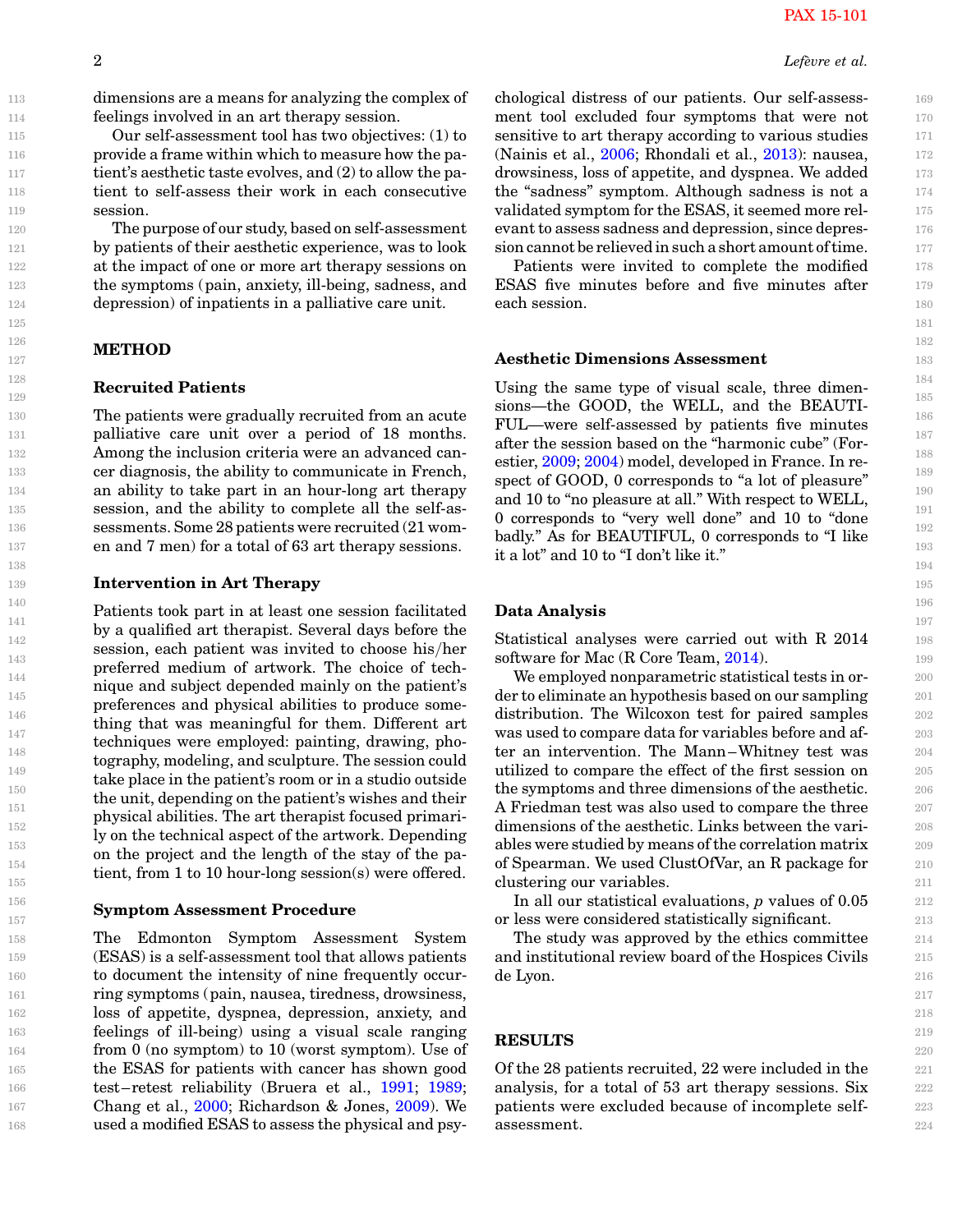Fig. 1 - B/W online

 $1 - \mathbf{B} \mathbf{W}$ 

Fig.

online

Art therapy among palliative cancer patients 3

#### Patient Characteristics

Of the 22 total patients, 16 were women and 6 men (see Table 1). The median age at baseline was 56.5 years, and the median time until death was 43 days, with an exception of 5 patients still living. The diagnoses were split between hematological, breast, head and neck, gastrointestinal, lung, urological, and other cancers. Across all our results, the two genders did not show any significant difference.

## The Symptoms

The hour-long art therapy session had a significant effect on global distress (sum of the six symptoms) and on each individual symptom (Figure 1). Global distress was on average reduced by  $47\%$  ( $p <$ 0.0001). During 53 sessions, only 1 produced an increased distress by 12.3%. Taken individually, the reduction in symptoms strongly varied from one person to another. On average, the standard deviation for the percentage of reduction was 60.8%.

Before a session, the self-assessed scores for sadness and depression were not significantly different  $(p = 0.407)$  and were the more strongly correlated of all the symptoms  $(rs = 0.9)$ . After a session, the scores for sadness and depression were significantly different at risk ( $\alpha = 8\%$ ), with a very slight inflexion of the correlation ( $rs = 0.88$ ). The strongest correlation after a session was observed between depression and anxiety ( $rs = 0.89$ ).

We noted that all the symptoms before the session were all significantly correlated with each other  $(0.28 < rs < 0.90, p < 0.05)$ . This situation was the same after a session  $(0.41 < rs < 0.89, p < 0.05)$ , with an average correlation rate significantly higher than the one obtained before the session ( $p = 0.002$ ).

Table 1. Patient characteristics

| Characteristics                                     | n                      | %  |
|-----------------------------------------------------|------------------------|----|
| Age (median $\pm SD$ , range,                       | $56.5 + 10.7(30 - 85)$ |    |
| in years)                                           |                        |    |
| Gender                                              |                        |    |
| Female                                              | 16                     | 73 |
| Male                                                | 6                      | 27 |
| Cancer diagnosis                                    |                        |    |
| Hematological                                       | 6                      | 27 |
| <b>Breast</b>                                       |                        | 18 |
| Head and neck                                       | 3                      | 14 |
| Gastrointestinal                                    | 3                      | 14 |
| Lung                                                | 2                      | 9  |
| Urological                                          | 2                      | 9  |
| Other cancer                                        | 2                      | 9  |
| Time until death (median $+$ SD,<br>range, in days) | $43 + 138(3 - ?)$      |    |



Fig. 1. Impact of an art therapy session on symptoms.

#### The Effect of the First Session

The effects on global distress and individual symptoms for the first and subsequent sessions were not significantly different ( $p \geq 0.2$ ). The effect of an art therapy session on symptoms did not depend on the number of sessions.

#### The Three Dimensions of the Aesthetic

Self-assessment of the three dimensions of the aesthetic after a session revealed significant differences  $(p = 0.0003)$ . On average, the score for GOOD was higher than that for BEAUTIFUL, which in turn was higher than that for WELL. The standard deviations followed an opposite order.

The GOOD, the WELL and the BEAUTIFUL were linked by significant correlation rates higher than  $rs = 0.6$ .

The aesthetic experience was significantly greater for sessions following the first session for the WELL  $(p = 0.008)$  and the BEAUTIFUL  $(p = 0.004)$ . It was significantly greater for the first session for the  $GOOD$  ( $p = 0.039$ ).

## Symptoms and the Three Dimensions of the Aesthetic

Our analysis of the Spearman correlations matrix [\(Table 2](#page-3-0)) indicates that the dimension of the GOOD (pleasure felt by the patient) was significantly correlated ( $p < 0.05$ ) with the percentage of reduction in global distress. The dimensions of the GOOD and the WELL (a feeling of having done things correctly) were both correlated to the percentage reduction in pain, anxiety, and ill-being ( $p < 0.05$ ). The dimension of the WELL was also correlated with the percentage reduction in sadness and depression ( $p <$ 0.05). The dimension of the BEAUTIFUL was correlated with the percentage reduction in pain ( $p <$ 0.05).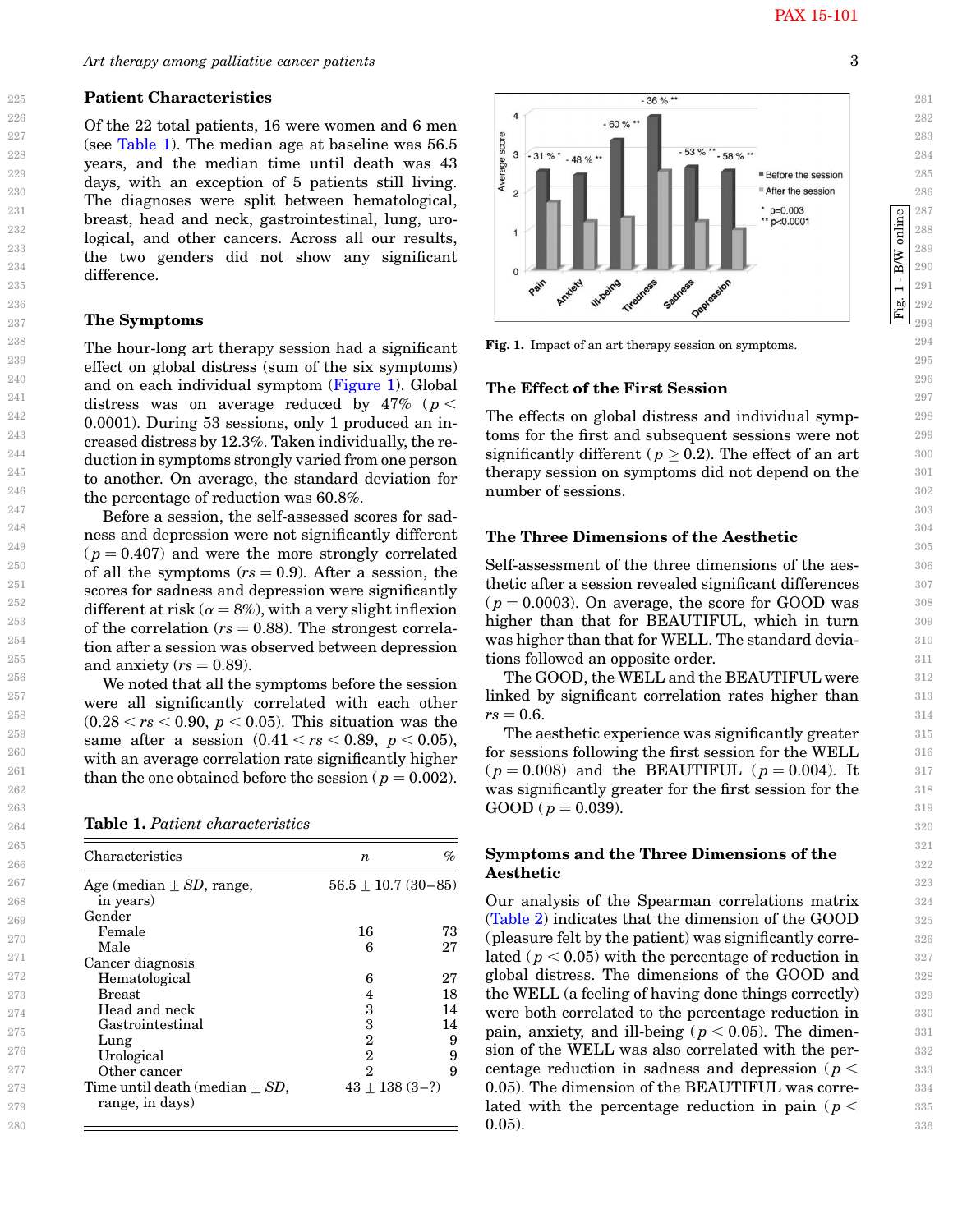<span id="page-3-0"></span>

| tions                                    |           |           |           |
|------------------------------------------|-----------|-----------|-----------|
|                                          | GOOD      | WELL      | BEAUTIFUL |
| Pain (% reduction)                       | $-0.374*$ | $-0.456*$ | $-0.517*$ |
| Anxiety<br>$(\%$ reduction)              | $-0.454*$ | $-0.470*$ | $-0.279$  |
| Feeling of ill-being<br>$(\%$ reduction) | $-0.471*$ | $-0.308*$ | $-0.263$  |
| <b>Tiredness</b><br>$(\%$ reduction)     | $-0.186$  | 0.019     | 0.000     |
| Sadness<br>$(\%$ reduction)              | $-0.198$  | $-0.399*$ | $-0.163$  |
| Depression<br>$(\%$ reduction)           | $-0.288$  | $-0.393*$ | $-0.170$  |
| Total distress<br>$(\%$ reduction)       | $-0.352*$ | $-0.287$  | $-0.222$  |

The cluster analysis carried out with the ClustOf-Var R package confirmed the data correlations. We found that GOOD was very closely associated with reduction in anxiety and ill-being, WELL showed a very close relationship with reduction in anxiety, while BEAUTIFUL was associated with reduction in pain.

## DISCUSSION

According to previously available studies, art therapy sessions mainly focus on the fine arts, last about an hour and a half, and reduce almost by half  $(-47%)$  the symptomatology of patients with cancer (Nainis et al., [2006;](#page-4-0) Rhondali et al., [2013\)](#page-4-0). Even the experience of tiredness, which is the most prevalent of symptoms (average  $= 3.9$ ), reduces on average by 36% after a person is stimulated for an hour, illustrating the physical and psychological impact of sessions. From a neurophysiological point of view, this beneficial impact can partly be explained by the pleasure the patients experience and self-assess. Numerous studies have revealed that the "aesthetic emotion" that a patient feels after having listened "actively" to music activates dopaminergic circuits (Archie et al., [2013;](#page-4-0) Zatorre & Salimpoor, [2013](#page-4-0)). Furthermore, if a musical activity takes place, the brain releases endorphins (Dunbar et al., [2012](#page-4-0)). Some correlations could even suggest some comparable neurobiological effects gained from the practice of fine arts. The correlations between pleasure experienced (GOOD) and global distress reduction, as well as between aesthetic emotion (BEAUTIFUL) and pain reduction, seem to underline the same fact. The fact that distress, particularly the experi-

ence of pain (Chardon, [2010\)](#page-4-0), is quickly reduced (within less than an hour), but for short periods of time (less than 12 hours), seems to be compatible with this neurophysiological hypothesis.

We can infer a psychological explanation that is related to self-confidence and to a feeling of existing independently from the status of an ill person. The dimension of the WELL self-assessed by patients is related in a more or less complex way to their selfconfidence (Forestier, [2009](#page-4-0); [2004;](#page-4-0) [2007\)](#page-4-0). The more a patient feels satisfied with their work, the more they will feel confident of succeeding again in the future. We noted that this dimension of the WELL is related in particular to anxiety reduction. The feeling of mastering an artistic technique, even a small one, could result in improved self-confidence and decreased anxiety. The fact that the self-assessed WELL item improved after the first session indeed seems to indicate a positive effect on self-confidence. Studies in the literature dedicated to art therapy omit this dimension of the WELL. Yet it appears that it could play a role in providing a therapeutic effect. Artistic technique is a very important element when considering art therapy, particularly in a palliative situation, where time is limited. Instead of being cared for in a passive way, the patient is able to take a more active role during art therapy. This in turn changes the attitude of family members and professional carers, who no longer perceive the patient as a "person with cancer" (Wood et al., [2011\)](#page-4-0). The feeling of existing, of being able to do and succeed, could thus contribute to improved symptoms.

We can assume that a patient who enjoyed a session and is aware of the implications of the selfassessment before and after the session might conform to the expectations of the art therapist, that is, to overassess the positive impact of the session, after their first experience of one. The absence of a significant difference between the first and following sessions is a good indicator that leads us to assume that those assessment biases are not too significant. We could also have expected that the initial distress, in the context of various sessions, would be reduced by an anticipatory effect. The data reveal no significant difference in level of initial distress. This anticipatory effect and its positive effect on patients could partly be concealed by a quick deterioration of the patient's health. For the therapist, a single session seems as therapeutic on the symptomatic level as a greater number of sessions. In palliative care patients, where time is short, it could be appropriate to suggest an art therapy session at any stage, even at the end of life.

The art therapy session and its positive effects on well-being could also have an effect on better identification of feelings, as the data relative to pain and